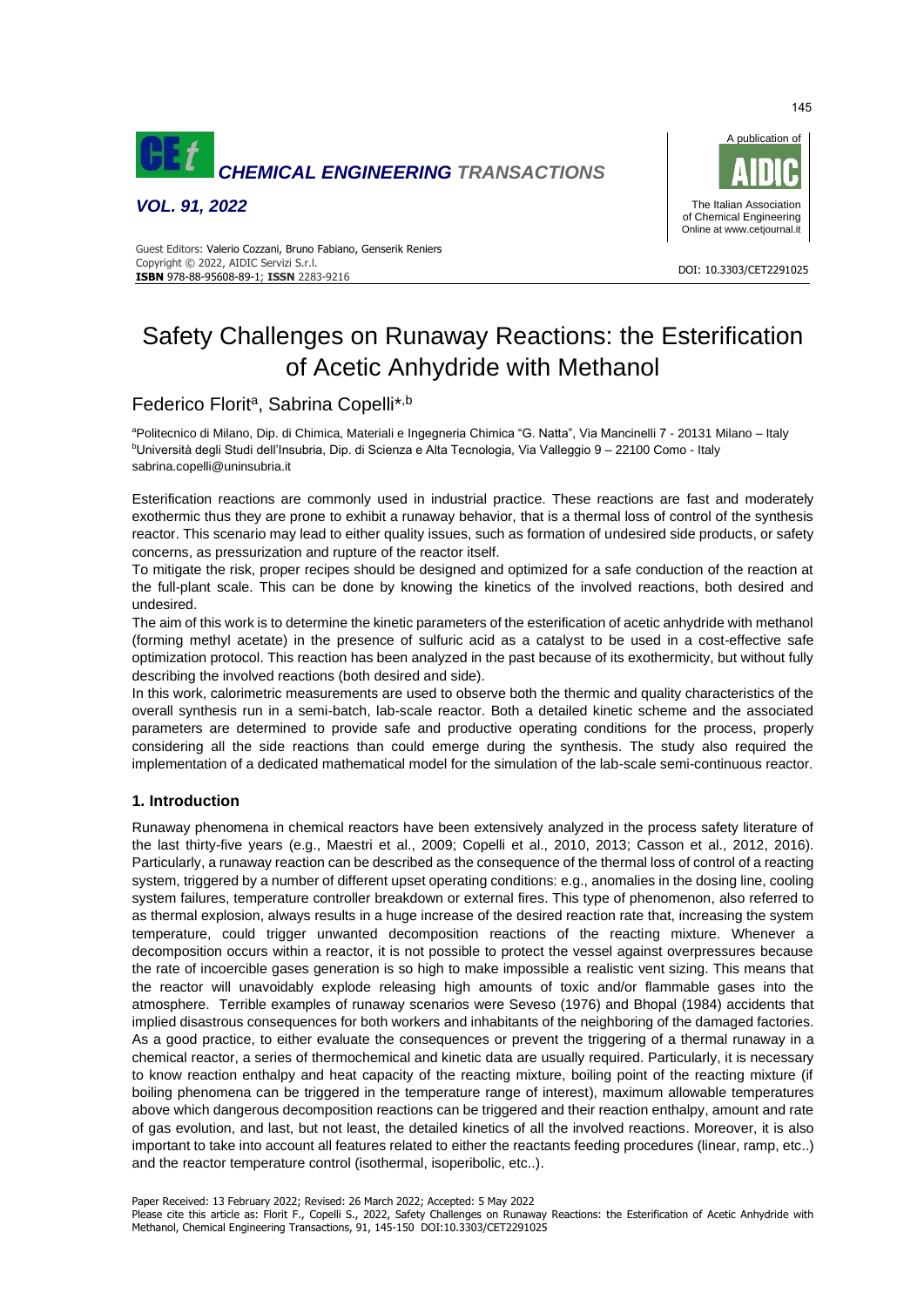All these information are then used to write a suitable system of ordinary differential equations (ODEs) where mixing rules for volumes determination, global and components material balance equations, reactor and jacket energy balance equations, dosing strategies and reactor temperature control equations must be inserted to describe completely the analyzed process dynamics under whatever operating conditions.

In this work, the relevant case study of the esterification of acetic anhydride and methanol catalyzed by sulfuric acid was studied to determine, using a "pure" calorimetric approach (that is, using only reaction calorimeters of Peltier-cells type), the kinetics of all the reactions involved within the synthesis path of this process.

The results showed that, for moderately exothermic and fast reactions (as that one selected in the present study), it is possible to employ a pure calorimetric approach to completely characterize the dynamic of the process avoiding loss of accuracy in the reaction kinetics determination. All data obtained in the present analysis, also including the kinetics, could be therefore used to either optimized the proposed synthesis or simulate the system dynamics under both desired (e.g. using either an isothermal or an isoperibolic temperature control mode) and upset operating conditions (such as those originated by cooling system failures or the presence of an external fire).

#### **2. Materials and methods**

#### **2.1 Case study**

The esterification of acetic anhydride with methanol can be described by the following chemical reactions, all catalyzed by sulfuric acid:

$$
A + B \xrightarrow{r_1} C + D \tag{1}
$$

$$
D + B \xrightarrow[r_{2-}]{r_{2+}} C + W \tag{2}
$$

$$
A + W \xrightarrow{r_3} 2D \tag{3}
$$

where  $A$  is acetic anhydride,  $B$  methanol,  $C$  methyl acetate (the product of interest),  $D$  acetic acid,  $W$  water. Therefore, the main esterification reaction (Eq (1)) is complemented with the esterification of acetic acid (Eq (2)), and the hydrolysis of acetic anhydride (Eq (3)). As written, the reactions are all exothermic and contribute to the exothermicity of the process. Eq (1) and Eq (3) are considered to be irreversible due to the large (negative) Gibbs free energy of reaction at common temperatures for the process (-10 – 25 °C). Instead, Eq (2) is considered to be reversible as the reaction Gibbs energy is small and positive (NIST). The catalytic effect of weak acids (*i.e.*, acetic acid) will be neglected and only the catalysis of sulfuric acid will be considered. All reactions rates are modelled using a power law, where the reaction order is unitary for reagents and sulfuric acid, while it is null for products; each reaction rate,  $r_j$ , is characterized by a kinetic constant  $k_j$  described by an Arrhenius' law. Consequently, all reactions are overall third order or they can be considered first order with respect to the reagents (overall second order) but with a kinetic constant that is dependent on the concentration of sulfuric acid. The uncatalyzed reactions happening in the system are neglected.

The kinetic constants (pre-exponential factor and activation energies) of the four reactions can be found via fitting of experimental data. Given the formation enthalpies, the Gibbs free energy of formation (NIST), and the specific heat capacities (described via polynomial functions of temperature as detailed in Green et. al (2019)) of the species involved, it is possible to establish a relationship between the forward and backward reactions (2) using the Van't Hoff and Kirchhoff's laws.

In particular, the ratio between the two kinetic constants can be found as a function of temperature:  $k_{2+}/k_{2-}$  $1.36 \cdot 10^{-2}$ exp (959/T[K]), which shows that the backward reaction is always thermodynamically favored with respect to the forward reaction (2) for all standard process temperatures. This relationship will be used as a constrain on the experimental data fitting for the determination of the unknown kinetic parameters.

Experimental data were collected using three recipes, attempting to decouple the reactions, as Eq (1) triggers Eq (2) and (3), but Eq (2) alone does not trigger Eq (1) and (3). The reactions were run both under isoperibolic and isothermal conditions in reactors having volumes of 500 mL and 1 L.

Table 1 reports the recipes of the three experiments, indicating which species were fed and the temperature mode of operation (isoperibolic/isothermal).

Such tests will be used to fit the kinetic expressions of Eq (1), Eq (2) and Eq (3).

Acetic anhydride (> 99%), methanol (> 99.9 %), acetic acid (> 99 %), and concentrated sulfuric acid (97%) were purchased from Sigma Aldrich and used without further purification.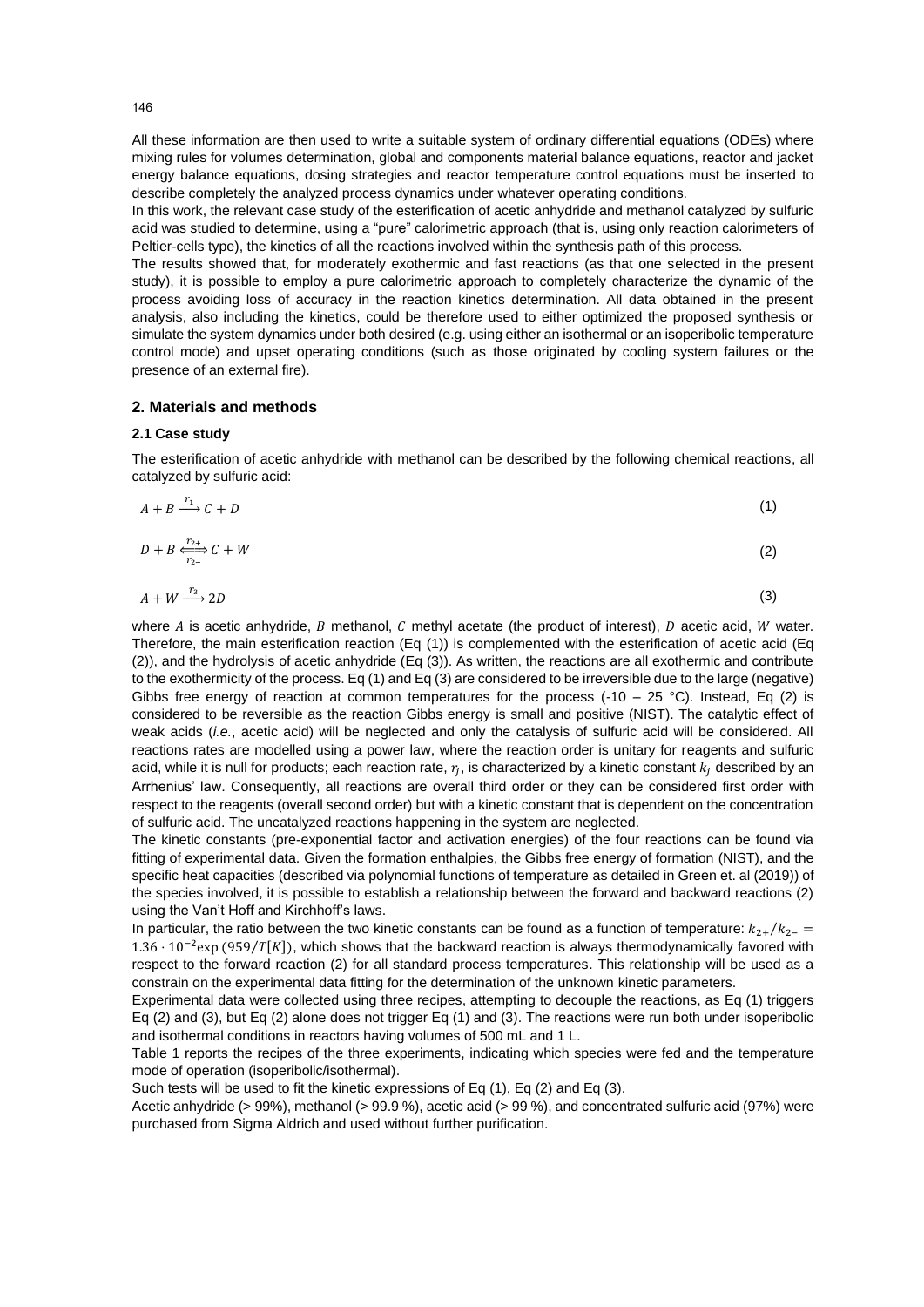|   | Exp Acetic anhydride Methanol |       | Acetic acid | Sulfuric acid | Temperature Feed time |     |
|---|-------------------------------|-------|-------------|---------------|-----------------------|-----|
|   | [g]                           | lgl   | [g]         | [g]           | ™Cl                   | [s] |
|   | $55.0*$                       | 150.0 |             | 0.47          | 20(J)                 |     |
| 2 | $81.3*$                       | 222.3 |             | 1.00          | 20(J)                 | 10  |
|   |                               | 192.2 | 90.1        | $5.0*$        | 20(R)                 | 14  |

*Table 1: Parameters of the experimental tests. The symbol \* on the mass indicates that the species was fed; (J) beside the temperature indicates isoperibolic conditions, while (R) indicates isothermal conditions.*

#### **2.2 Calorimetric Reactors**

All the tests carried out within the present work were conducted within Peltier-cells calorimeters, namely Easymax 102™ and Optimax 1001™ from Mettler Toledo. Such workstations are widely used for studying reactions under a calorimetric point of view (Zogg et al., 2004).

The main concept behind their functioning consists in exploiting a Peltier element to control the temperature of either the reacting mixture or the reactor walls. A Peltier cell is an element made of a coupling of semiconductors which can heat or cool the reactor jacket (that is, the reactor wall) according to a supplied electrical power.

In short, a temperature controller evaluates the electrical power that should be supplied to the Peltier element in order to compensate the required heat flow.

They can be operated within a wide range of temperatures, that is -40 °C/180 °C, therefore allowing for studying different groups of chemical reactions (from esterifications to nitrations, sulfonations, polymerizations, oxidations, etc..).

The temperature control (either isoperibolic or isothermal) is achieved by the means of a Proportional-Integral controller, which can be tuned according to the reactive mixture type (organic or aqueous) and reactor nominal volume (from 100 mL to 1L).

These devices can provide different outputs such as: the overall heat flow exchanged between reactor and its walls, jacket and reactor temperature vs. time trend (from which it is possible to retrieve reaction kinetics), volumes variations, viscosity trends (through the monitoring of the power absorbed by the stirring unit; such a function is very useful to investigate the effects of the use of different agitator types, that is anchor, propeller, etc..). In addition, with the use of a dedicated calibration probe, it is possible to evaluate both the global heat transfer coefficient and the specific heat of either the reacting mixture or all the involved substances (system calibration when a reaction is running can be done but taking into account a certain loss of accuracy; the same holds true whenever a boiling phenomenon is occurring).

The system is also provided with a dedicated software (iControl) that can be used to automatically integrate heat flow curves (both online and offline) to easily retrieve values such as reaction heat, calorimetric conversion, and adiabatic temperature rise.

One of the main concerns related to the use of these systems, and in general to the use of calorimetry, to study reaction kinetics of complex reacting systems (that is, where more than one exothermic reaction occurs) is related to their limitations in uncoupling the contributions of the different reactions to the overall heat flux released during the synthesis. This is particularly true when very fast reactions, such as esterifications (either catalyzed or not), must be characterized.

Anyway, in principle, it is always possible to search for operating conditions where the exothermicity of all reactions, but one, is negligible, therefore permitting to study the kinetics of the "thermally active" reaction (with a good degree of accuracy for a use in either safety or optimization purposes) using a pure calorimetric approach.

#### **2.3 Mathematical model**

The experimental apparatus can be modelled as a non-isothermal semi-batch reactor where temperature (of either the reactor or the jacket) is controlled through a proportional-integral control action.

Experimentally, the addition of acetic anhydride in methanol leads to a very slight cooling due to endothermic mixing. Only this non ideality (mixing enthalpy) will be considered, while all other properties will be computed under the assumption of ideal mixtures.

From a species material balance equation, the evolution over time,  $t$ , of the number of moles of each species  $i$ can be described by the following equation:

$$
\frac{dn_i}{dt} = F_i(t) + \sum_j^{NR} v_{ij} r_j V \tag{4}
$$

where  $F_i$  is the (constant) molar feed flowrate of species  $i$ ,  $NR$  is the number of reactions,  $v_{ij}$  is the stoichiometric coefficient of species  $i$  in reaction  $j$ , and  $V$  the reaction volume.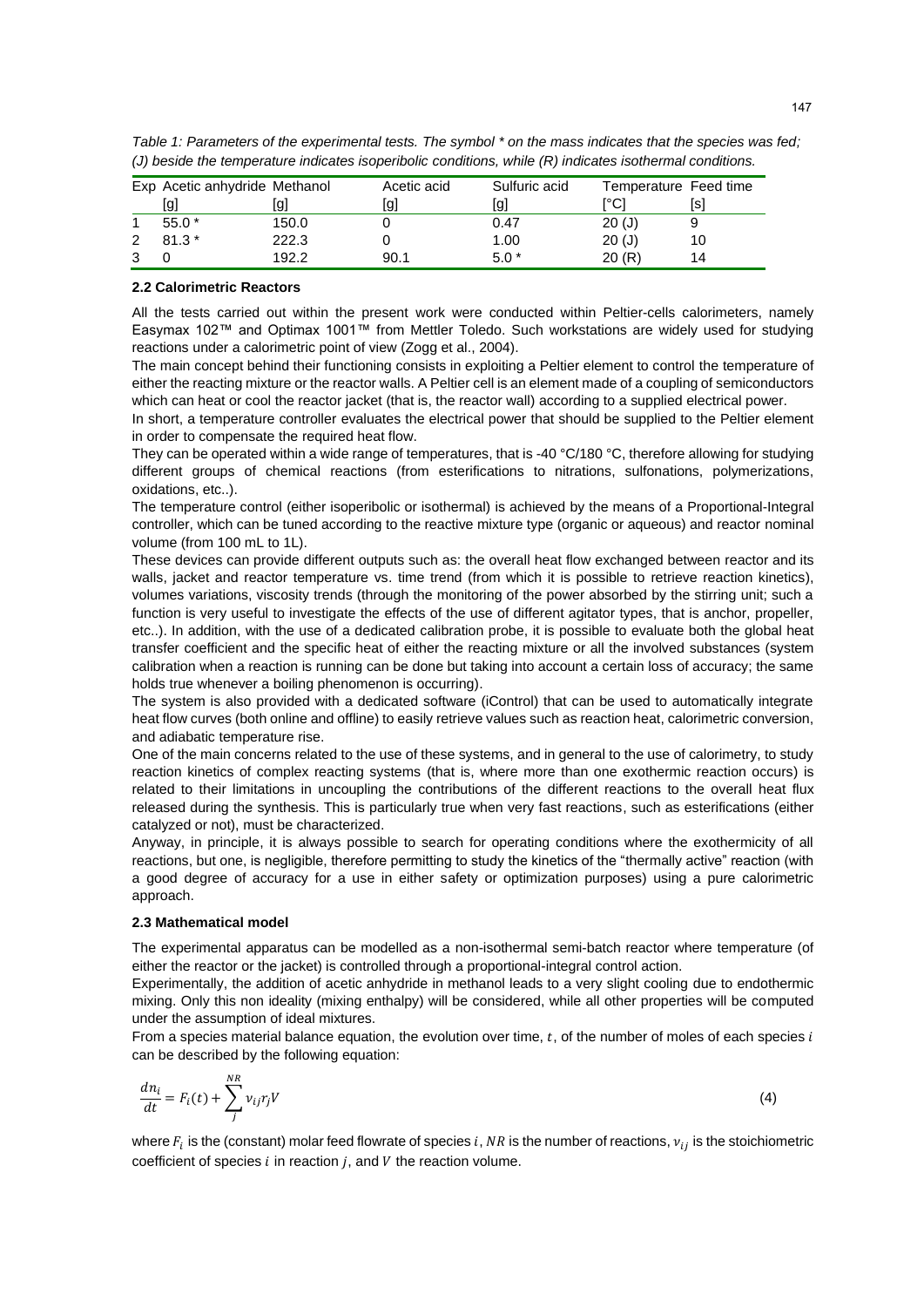The thermal inertia of the impeller and measuring instruments, together with the cooling effect of the head of the reactor, were considered in an energy balance equation to describe the evolution of temperature,  $T$ , over time:

$$
\left(m_L c_p^L + C_p^S\right) \frac{dT}{dt} = -\sum_{j}^{NR} \Delta H_{R,j} r_j V - \sum_{i}^{NC} \left(F_i(t) \int_{T_F}^T c_{p,i}(\tau) d\tau\right) - F_{dos}(t) \Delta h_{mix} - \dot{Q}
$$
\n<sup>(5)</sup>

where  $m_L$  is the liquid mass,  $c_p^L$  is the liquid mixture specific heat capacity,  $c_p^S$  the heat capacity of the inserts (impeller and instruments, given by the experimental apparatus),  $\Delta H_{R,j}$  the *j*-th reaction enthalpy, NC the number of species involved in the system,  $c_{p,i}$  the specific heat capacity of species  $i$ ,  $F_{dos}=\sum_i^{NC}F_i$  the total feed flowrate,  $\Delta h_{mix}$  the mixing enthalpy, and  $\dot{Q}$  the thermal power exchanged with the jacket and the external environment. The mixture specific heat capacity is computed as a mass-average of the pure species heat capacities (polynomial functions of temperature).

The mixture enthalpy is obtained via fitting of the experimental data. The thermal power is computed as:

$$
\dot{Q} = UA(T - T_j) + (UA)_{ext}(T - T_{ext})
$$
\n<sup>(6)</sup>

where U is the global heat exchange coefficient, A the wetted surface,  $T_j$  the jacket temperature (controlled variable in the control loop), and  $(UA)_{ext} = 0.1 W/K$  a term considering the heat exchange at the top of the reaction vessel due to the external temperature  $T_{ext} = 19 \degree C$ . U considers the resistances given by the vessel glass wall (roughly 130 W/m<sup>2</sup>/K) and the internal convection. The latter is computed with a correlation for agitated vessels equipped with propellers (using Nienow correlation (Green et al., 2019)), taking into account the effect of the impeller speed and the fluid properties. The Nusselt number for internal convection is evaluated as:

$$
Nu = 0.46 \, Re^{2/3} Pr^{1/3} \tag{7}
$$

where Re is the Reynolds number and Pr is the Prandtl number of the mixture. Re is evaluated as  $ND^2\rho/\eta$ , being N the propeller rotation speed (200 rpm in this work), D the propeller diameter,  $\rho$  the mixture density (computed as an ideal mixture), and  $\eta$  the dynamic viscosity of the mixture (computed as a weight average of the pure species viscosities). Pure liquid densities and viscosities were expressed as a function of temperature (Green et al., 2019) while constant thermal conductivities were used.

The jacket temperature is controlled using Peltier cells and the control action is described by:

$$
T_j = K_p \left( \varepsilon + \frac{1}{\tau_l} \int_0^t \varepsilon(\tau) \, d\tau \right) \tag{6}
$$

where the proportional action,  $K_p$ , is equal to 4 and the integral time,  $\tau_I$ , is equal to 500 s for the 500 mL reactor and 60 s for the 1 L reactor.

The aforementioned equations were numerically solved and the results fitted to the experimental data to obtain the unknown kinetic parameters (namely, the kinetic constants and the activation energies for the three forward reactions 1-3). The objective function selected was the sum of square errors of the reactor temperature.

#### **3. Results**

Experimental tests #1, #2 and #3, whose recipes are detailed in Table 1, were used to fit the kinetics of Eq (1) to Eq (3). Particulalry, Figure 1 reports the comparison of experimental reactor temperature vs model predictions, showing a good agreement. Figures 1a and 1b denote the endothermic effect of mixing, accounted for by a mixing enthalpy of about 4 kJ/mol (in good agreement with the value of 5 kJ/mol reported in Casson et al. (2012)). The slight overestimation of the peak temperature can be due to a minor evaporation of the solvent (neglected in the model) which was observed in the experiments, as droplets formed on the vessel ceiling. Figure 1c shows that reaction (2) is almost thermally neutral and that the integral action of the temperature controller becomes relevant leading to oscillations.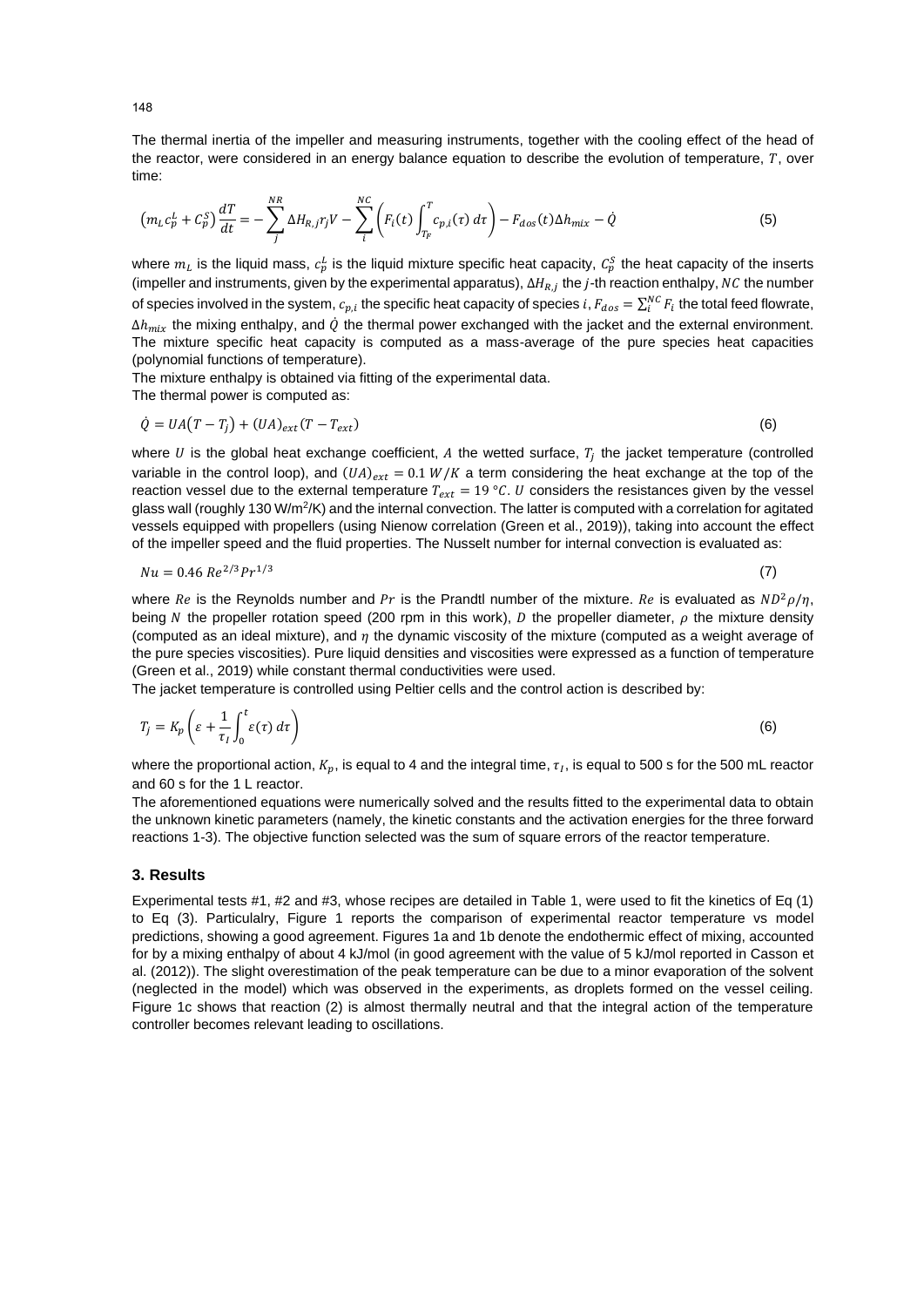

*Figure 1: Comparison of the experimental data (solid blue line) and model predictions (dashed red line) for experiment 1 (a), 2 (b), and 3 (c).*

The fitted kinetic parameters and the reaction enthalpies at 25 °C are reported in Table 2. The reaction enthalpies considered in the model were derived from the reactants and products formation enthalpies (NIST) and their comparison with the experimental values obtained from Tests #1, #2 and #3 was good. Moreover, for Eq (1), the modeled value well agrees with the experimental one determined by Casson et al. (2012).

*Table 2: Obtained kinetic parameters and reaction enthalpy at 25 °C.*

|                                                                | Reaction 1        | Reaction 2+         | Reaction 2-          | Reaction 3        |
|----------------------------------------------------------------|-------------------|---------------------|----------------------|-------------------|
| Pre-exponential factor $[L^2 \text{ mol}^{-2} \text{ s}^{-1}]$ | $1.28 \cdot 10^5$ | $2.87 \cdot 10^{3}$ | $1.69 \cdot 10^{10}$ | $2.15 \cdot 10^5$ |
| Activation energy [kJ mol-1]                                   | 41.6              | 34.8                | 66.9                 | 42.8              |
| $\Delta H_R$ (25°C) [kJ mol <sup>-1</sup> ]                    | $-64.0$           | $-8.2$              | $-57.8$              | $+8.2$            |

The predictions of the global heat exchange coefficient and the specific heat capacity estimated through correlations were compared to the values measured at the end of the reaction and the agreement was satisfactory with errors below 10 % for the specific heat capacity and below 6 % for the exchange coefficient.



*Figure 2: Comparison of peak temperature value (a) and time location (b) between the model predictions and the experimental data from Casson et al. (2012). The experiments are run with different sulfuric acid concentrations and various jacket temperatures. The value of was set to the measured value of 4.2 W/K.*